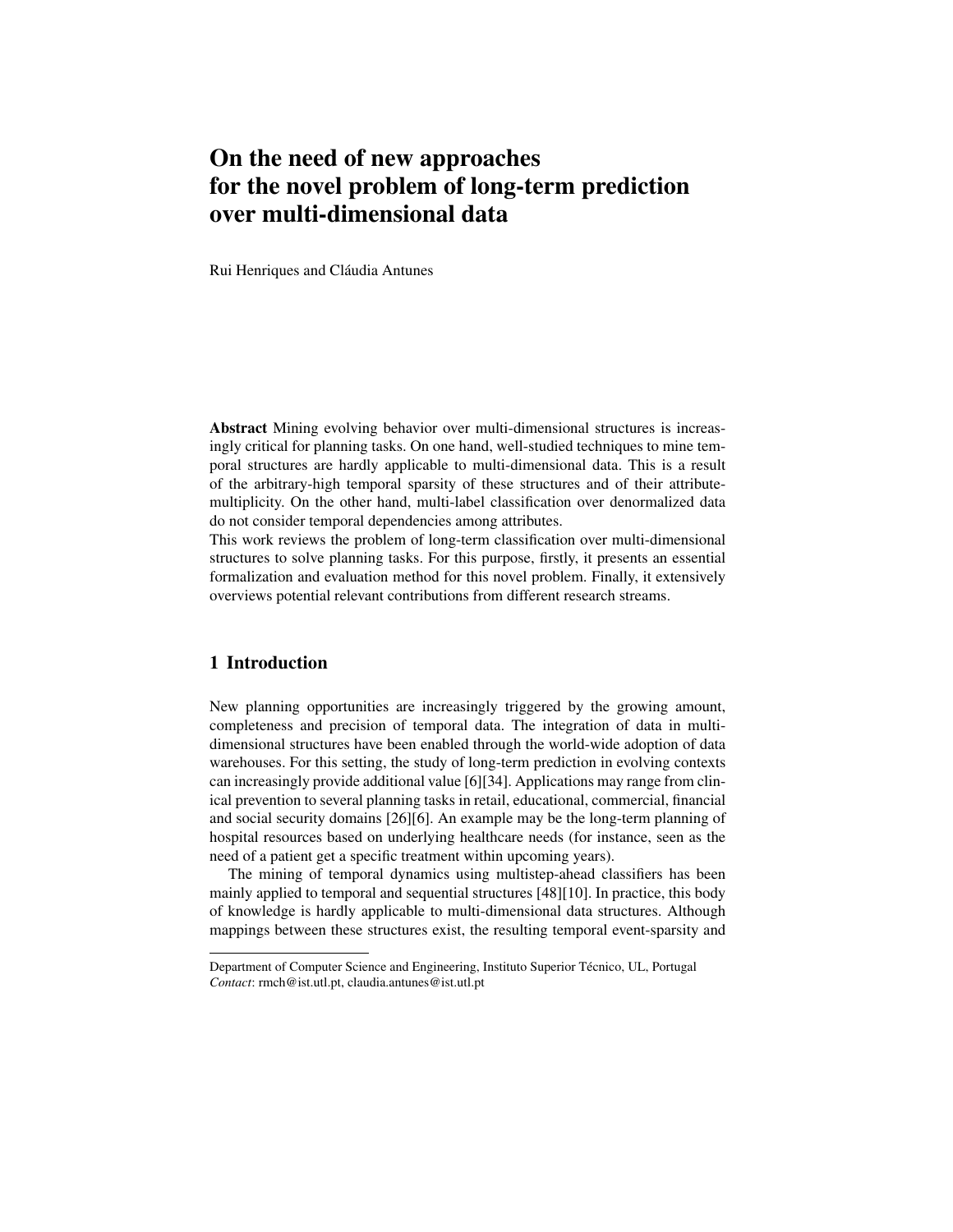attribute-multiplicity claim for new research. Additionally, although multi-label classifiers can be adopted by denormalizing multi-dimensional into tabular structures, they fail to deal with temporal dependencies. Further challenges of long-term prediction in evolving contexts include the ability to deal with different time scales [1][7], advanced temporal rules [4] and knowledge-based constraints [3].

When considering, for example, an hospital planning task, multi-dimensional structures are centered in health-records (the fact) and grouped based on a dimension, usually the patient. Health records may track a multiplicity of measures related to diagnostic, prescription or treatment dimensions. Additional challenges arise from the arbitrary sparse nature of measure recordings. Thus, this structure does not allow the application of existing well-studied predictors.

The document is structured as follows. Section 2 discusses the novelty of this problem and introduces a case to illustrate its significance. Section 3 formulates the problem of long-term prediction over multi-dimensional structures. Section 4 discusses the key aspects for its correct assessment. Finally, an overview of the relevant work in long-term prediction is synthesized and existing contributions plugged as potential principles to address the problem.

### 2 Why a New Long-term Prediction Formulation?

Consider a training dataset following a simple multi-dimensional structure, a star scheme centered in one fact that track events unevenly spread across time. In healthcare, a health record can flexibly capture measures related to laboratory results, prescriptions, treatments and diagnostics. Health records can be used to learn a multistep-ahead learner that classifies a measure across multiple periods for planning tasks as the hospitalization needs of a patient in the upcoming months. Lower-level planning tasks and personalized tasks (as the prediction of evolving physiological states) can be additionally consider. Despite the relevance of this problem, to the best of our knowledge there is not yet a dedicated research stream for its solution.



Fig. 1: Contributions from existing research streams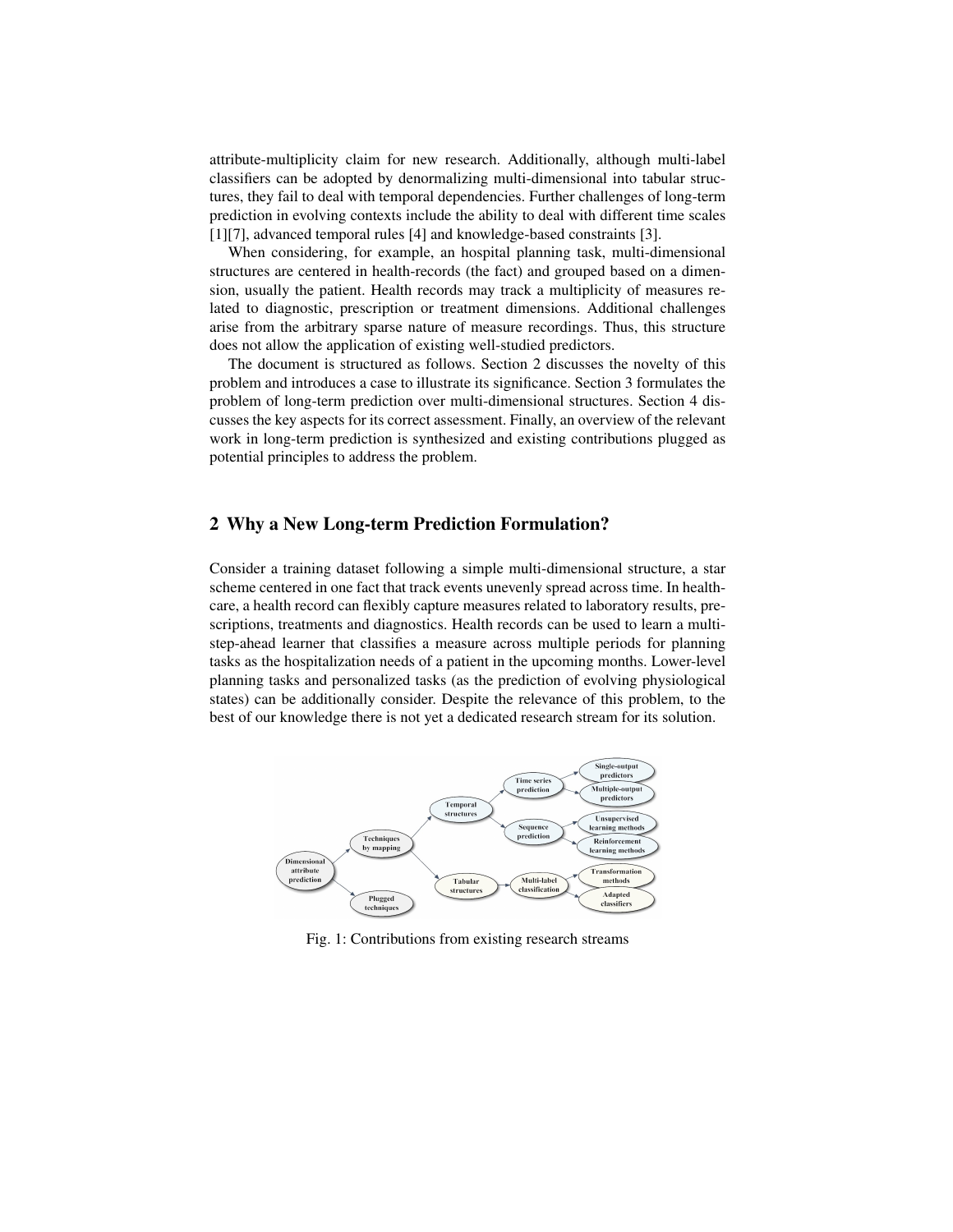Fig.1 gathers the existing research streams that can provide important contributions to the development of novel approaches for long-term prediction. These contributions may be applied *as-is* or through mappings into tabular and temporal structures, as illustrated in Fig.2. Next subsections synthesize their limitations.



Fig. 2: Structural mappings for an adapted multistep-ahead classification

# *2.1 Limitations of multi-label classifiers*

A simple procedure to deal with prediction over multi-dimensional structures is to denormalize these structures into a plain tabular structure and to apply a multilabel classifier. A first set of challenges appear as multi-label classifiers were developed with a different purpose – categorization and multi-parameter diagnosis. *First*, multi-label classifiers are not prone to label ordinal attributes, but to label disjoint binary attributes. Labeling of nominal attributes requires the mutual exclusive labeling of binary attributes. *Second*, attributes are considered to be independent. Temporal dependencies are not captured in the learning process.

Additionally, two core and severe problems arise when adopting tabular structures. *First*, when capturing each event occurrence as an attribute, the size of the table may grow dramatically, which can significantly reduce the efficiency of the learning process and the accuracy of the classifier. *Second*, its viability strongly depends on the ability to capture the temporal dependencies both among domain attributes and across the periods under prediction.

# *2.2 Limitations of sequence and time series predictors*

Given a training dataset with series composed by *n*+*h* observations, *multi-stepahead prediction over univariate series* is the task of learning a model to predict the *h* next observations of a *n*-length series, where *h*>1 is the *prediction horizon*.

These series can either be sequences, as a genetic arrangement, or time series, as a physiological signal. Research streams on these areas are important if we want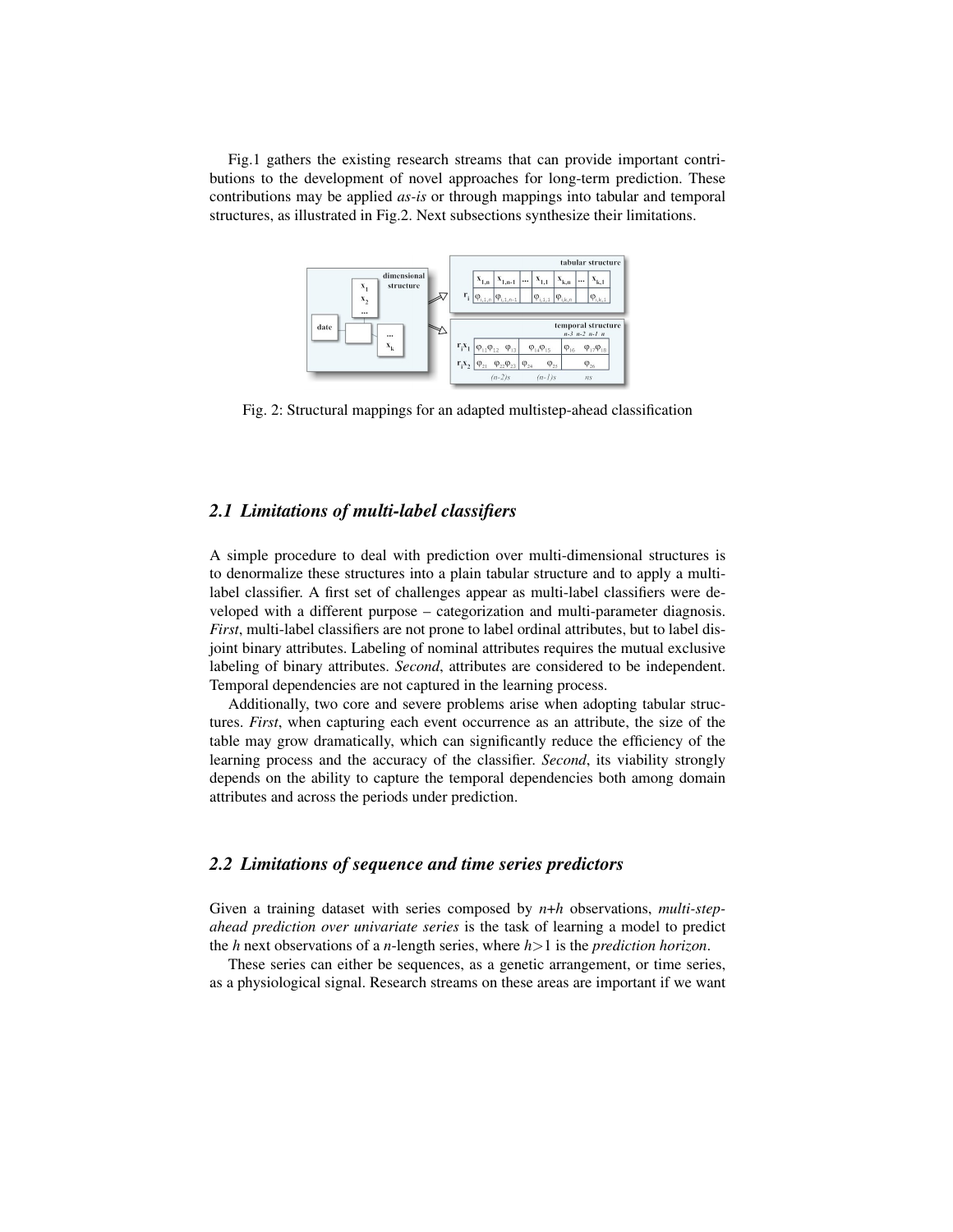to work with one measure-of-interest. To deal with the multiple measures, one can treat these measures as a multivariate sparse temporal structure. Let us assume that a mapping between a dimensional and a temporal structure is possible. In this way, the problem would be the prediction of multiple periods based on two types of input: sparse multivariate time sequences derived from fact measures, and static attributes derived from dimensions. With this formulation, three challenges arise.

The *first challenge* is to adapt long-term predictors to deal with arbitrary-high sparse time sequences. The rate of events' occurrence per fact may vary significantly across time. This happens within and among patients in healthcare systems, but may also occur with banking applications, genetic mutations or almost every dynamic daily-life system. Structural sparsity results from the alignment of events across time points. Sequential predictors can solve this problem as they are focused on causalities [40]. However, since they do not account for temporal distances among events, they are non-expressive candidates.

The *second challenge* is to enrich long-term prediction in order to deal with multivariate time sequences. For instance, determining if a patient is hospitalized across multiple periods is conditionally dependent on the patient clinical history composed by multiple attributes related to prescriptions, samplings, treatments and diagnosis.

The *third challenge* is to perform long-term prediction in evolving contexts. The relevance of understanding evolutionary behavior in planning problems through predictive rules is discussed in [26][22]. Predictors can either scan large or local periods of a fact measure depending if the measure is considered to be stationary or non-stationary. In the first case, cyclic behavior is key [26]. In the second case, understanding of evolving and calendric behavior is critical and rarely considered.

### *2.3 Illustration*

Challenges for long-term prediction in healthcare are synthesized in Table 1.

| <b>Healthcare data challenges</b>                                    | Requirement                                                                                               |  |
|----------------------------------------------------------------------|-----------------------------------------------------------------------------------------------------------|--|
| Health records may define multiple measures of interest;             | Strategies to deal with multivariate structures                                                           |  |
| The number of health records can be significantly high and its flex- | Background knowledge guidance to avoid efficiency                                                         |  |
| ible nature may hamper the learning:                                 | and domain-noise problems                                                                                 |  |
| Health records are irregularly collected due to an uneven schedule   | Methods to deal with missing values and event spar-                                                       |  |
| of visits or measurements made:                                      | sity                                                                                                      |  |
| Health record sampling grid varies both among and within pa-         | Efficient structural operations for record alignment                                                      |  |
| tients;                                                              | and time partitioning                                                                                     |  |
| Different measures can be recorded at distinct time scales;          | Calendric-mining and aggregation techniques to deal<br>with the different sampling rate of health records |  |
| Evolving patterns, as the progress of a disorder or a reaction to a  | Convolutional memory techniques and pattern-based                                                         |  |
| prescription, are spread across many non-relevant records;           | learning ability to detect evolving health trends                                                         |  |

Table 1: Requirements for long-term prediction over dimensional healthcare data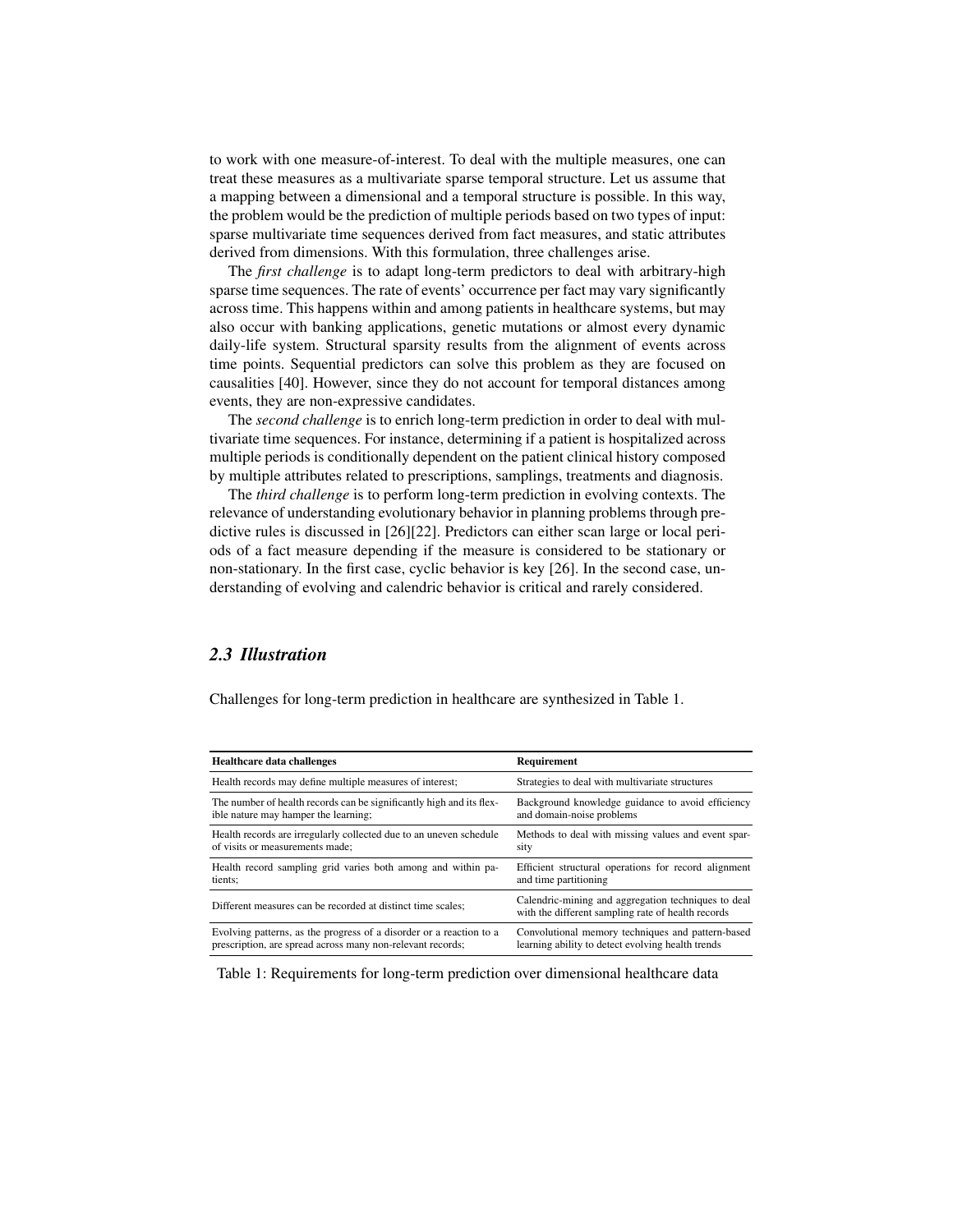## 3 Problem formulation

This section formalizes the target problem. For this task, a formal review of the underlying concepts is introduced.

# *3.1 Underlying definitions*

*Def. 1* Consider a dataset of training instances,  $D = \{x_1, \ldots, x_n\}$ , of the form  $x_i =$  $(a, y)$ , where  $a = \{a_1 \in A_1, \ldots, a_m \in A_m\}$  is a set of input attributes and  $y = (y_1, \ldots, y_h) \in A_m\}$  $Y^h$  is a vector of either numeric or categorical symbols, where  $h > 1$  is the horizon of prediction. Given a training dataset, the task of *long-term prediction* is to learn a mapping model  $M : A \to Y^h$  that accurately and efficiently predicts *y* based on a particular *x*, i.e.  $y=M(x)$ .

Given a training dataset *D*, the task of *long-term prediction over tabular data* is to learn a model  $M : A \to Y^h$ , where the domain is a set of alphabets,  $A = \{\Sigma_1, ..., \Sigma_m\}$ .

Although this problem is similar to a multi-label classification problem, its definition explicitly considers conditional temporal-dependency among y symbols and includes ordinal attributes.

*Def.* 2 Let  $\Sigma$  be an alphabet of symbols  $\sigma$ , and  $\tau \in \mathbb{R}$  be the sample time interval of a series,  $\{\theta_i \mid \theta_i = \tau_0 + i\tau; i \in \mathbb{N}\}$ . A *sequence s* is a vector of symbols

 $s=(\varphi_1, ..., \varphi_n)$ , with  $\varphi_i=[\varphi_{i,1}, ..., \varphi_{i,d}] \in (\mathbb{R}|\Sigma_i)^d$ .

A *time series t* with regard to  $\theta_i$ , is given by

 $t = \{(\varphi_i, \theta_i) | \varphi_i = [\varphi_{i,1}, ..., \varphi_{i,d}] \in (\mathbb{R}|\Sigma_i)^d, i = 1, ..., n\} \in \mathbb{T}^{n,d}.$ 

A *time sequence w* is a multi-set of events

$$
w=\{(\varphi_i,\theta_j)|\varphi_i=[\varphi_{i,1},...,\varphi_{i,d}]\in(\mathbb{R}|\Sigma_i)^d; i=1,..,n; j\in\mathbb{N}\}.
$$

*s*, *t* and *w* are univariate if  $d = 1$  and *multivariate* if  $d > 1$ .

The domains of sequences is  $\mathbb{S}^{n,d}$ , time series is  $\mathbb{T}^{n,d}$ , and time sequences is  $\mathbb{W}^{n,d}$ , where *n* is the length and *d* the multivariate order.

Exemplifying, a univariate time series capturing monthly hospitalizations can be  $\mathbf{y} = \{(0, \tau_1), (3-5, \tau_2), (>5, \tau_3), (2, \tau_4)\},\$  with  $y \in \mathbb{T}^{4,1}$ . A multivariate time sequence capturing two physiological measures from blood tests can be  $a = \{([2\ 21], \tau_2), ([3\$ 19],  $\tau_3$ ), ([2 20],  $\tau_5$ )}, with  $a \in \mathbb{W}^{6,2}$ .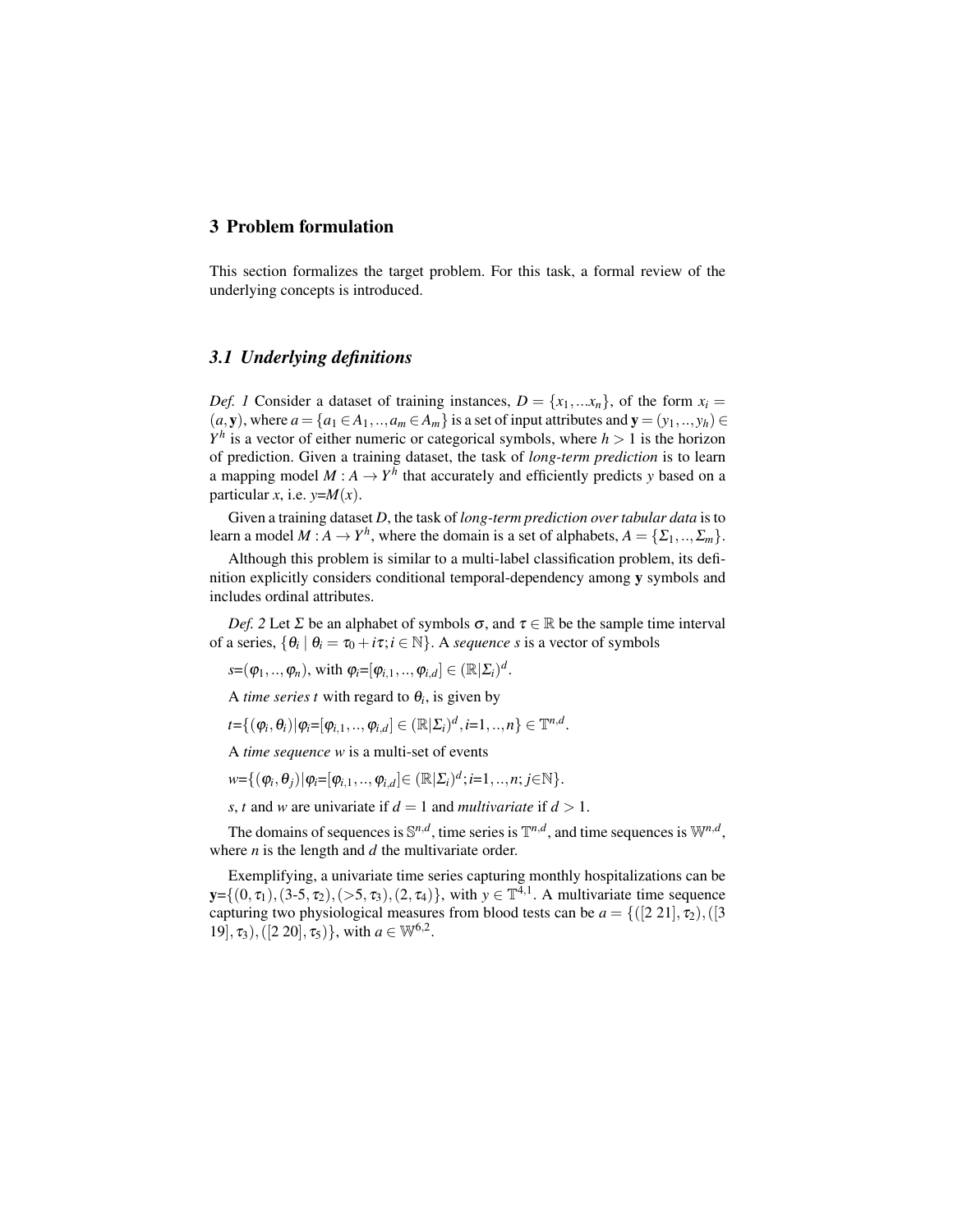Given a training dataset *D*, the well-studied task of *time series long-term prediction* problem is to learn a mapping model  $M : A \to Y^h$ , where  $A = \mathbb{T}^{m,1}$ , and A and *Y* values are either numeric or share the same alphabet  $\Sigma$ .

Given a training dataset *D*, the task of *long-term prediction over multivariate* sparse temporal structures is to define the map model  $\hat{M}: A \to Y^h$ , where  $A = \mathbb{W}^{m,d}$ .

*Def.* 3 Given a training dataset *D* with tuples in the form of  $(a=\{a_1 \in A_1, \ldots, a_n\})$ *am*∈*Am*},y∈*Y h* ), the task of *long-term prediction over multi-dimensional data* is to construct a mapping model  $M$  :  $\{A_1, ..., A_m\} \to Y^h$ , where *a* attributes are either a symbol or a time sequence of *l*-length and multivariate *d*-order ( $X_i = \Sigma \mid \mathbb{W}^{l,d}$ ), y is a vector of *h* symbols, and  $h > 1$ .

Exemplifying, an instance,  $({x_1, x_2, x_3}, y)$ , can represent a patient, where  $x_1$  is his age,  $x_2$  and  $x_3$  are two multivariate time sequences capturing measures from blood and urine tests, and y is his number of hospitalizations across different periods. The goal is to learn a model, based on a training dataset, to predict multi-period hospitalizations y for a patient based on health-related data *x*.

### *3.2 Long-term prediction over dimensional data*

In order to understand how to derive *x* from a multi-dimensional dataset, some concepts are formalized below.

A *multi-dimensional data structure*, {(∪*i*{*Dimi*})∪*Fact*}, is defined by a set of dimensions, *Dim<sup>i</sup>* , and one fact, *Fact*. Each dimension contains a primary key, a set of attributes *a*, and no foreign keys. The fact contains one foreign key for each dimension and a set of measures  $(b_1, \ldots, b_d)$ .

Two special dimensions, the *time* and *select* dimensions, need to be identified. The select dimension, the patient in the healthcare example, is used to group the multiple fact occurrences across time in *n* instances  $(x_1, \ldots, x_n)$  according to the primary keys in this dimension. The number of instances, *n*, is given by the number of these primary keys.

Given a multi-dimensional dataset *D*, its mapping in a set of instances of the form (*a*1,..,*am*) follows a three-stage process. *First*, using *D* select-dimension, the set of all fact occurrences is grouped in *n* instances  $(x_1, \ldots, x_n)$ . *Second*, the set of fact occurrences for each instance is mapped into a multivariate time sequence,  $b = \{(b_i, \theta_j) | \varphi_i = [b_{i,1},...,b_{i,d}]; i = 1,...,n; j \in \mathbb{N}\},$  where the order *d* is the number of fact measures. *Third*, the attributes from dimensions are captured as one-valued attributes,  $a_{Dim_i} = (a_{i,1},...,a_{i,|Dim_i|})$ . After this three-step process the instances follow the form  $(a_1, \ldots, a_m)$ , where  $a_i$  attribute is either derived from a dimension or a multivariate time sequence of *l*-length derived from a fact  $(a_i = b \in \mathbb{W}^{l,d})$ .

Illustrating, consider the dimensional dataset  $\{Dim_{pattern} = \{id_2, A_{1,1}, A_{1,2}\}, Dim_{lab}\}$ ={*id*3,*A*2,1},*Dimtime*,*Facthr*={ *f k*1, *f k*2, *f k*3,*B*1,*B*2}}. An example of a retrieved patient tuple is  $(a_{1,1}, a_{1,2}, a_{2,1}, \{([b_{1,1}, b_{1,2}], \theta_1), ([b_{2,1}, b_{2,2}], \theta_4), ([b_{3,1}, b_{3,2}], \theta_5)\}).$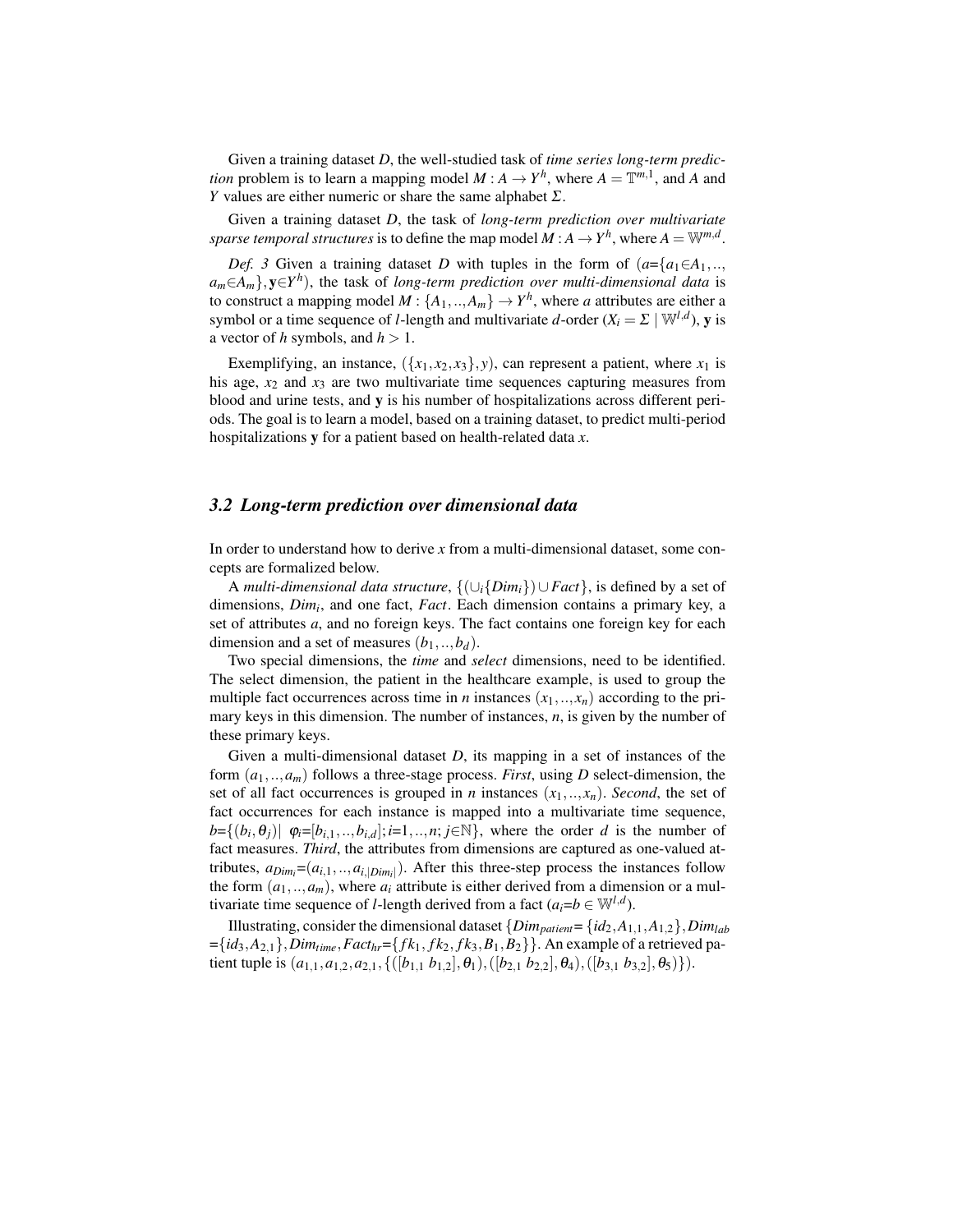In real-world planning tasks, the training dataset may not be temporally compliant with the instance under prediction. Two strategies can be used in these cases: allowance of temporal shifts to the training tuples and project temporal behavior from unsupervised learning (transiting from a pure supervised into an hybrid solution). For instance, if we consider health records between 2005 and 2011, and we want to predict the hospitalizations for a patient until 2014, the model can either rely on a 3-year temporal shift and on the projection of cyclic and calendric patterns.

Finally, the domain and properties of the adopted datasets (either multi-dimensional, relational or series-based) should be made available. Variables should not only include sensitivity to temporal shifts, but additionally the degree of sparsity, noise sensitivity, completeness, length, degree of stationarity, presence of static features, discretization constraints, and, in the case of temporal structures, allowance for itemsets, multivariate order and alphabet amplitude.

### 4 Evaluation

Long-term prediction requires different metrics than those used in traditional singlelabel classification. This section presents the set of metrics adopted in the literature, and proposes a roadmap to evaluate long-term predictors.

Predictor's *efficiency* is measured in terms of memory and time cost for both the training and testing stages. The *accuracy* of a predictive model is the probability that the predictor correctly labels multiple time points,  $P(\hat{y} = y)$ . This probability is usually calculated over a train dataset using a 10-fold cross-validation scheme. If not, disclosure of the adopted sampling test technique (e.g. holdout, random subsampling, bootstrap) needs to be present. Accuracy can be employed using similarity or loss functions applied along the horizon of prediction. Next sections review ways to translate horizon-axis plots of accuracy into a single metric.

# *4.1 Predictor's accuracy*

First, we visit metrics both from time series prediction and multi-label classification, required if someone wants to establish comparisons with these works. Second, we introduce key metrics to cover different accuracy perspectives for this problem.

#### *Multistep-ahead prediction:*

The simplest way of understanding the accuracy of a multistep-ahead predictor is to use the mean absolute error (MAE), the simple mean squared error (MSE), the mean relative absolute error (RAR) or the average normalized mean squared error (NMSE), the ratio between the MSE and the time series variance. The normalized root mean squared error (NRMSE) either uses the series amplitude (when the attribute under prediction is numeric) or the number of labels (when the target attribute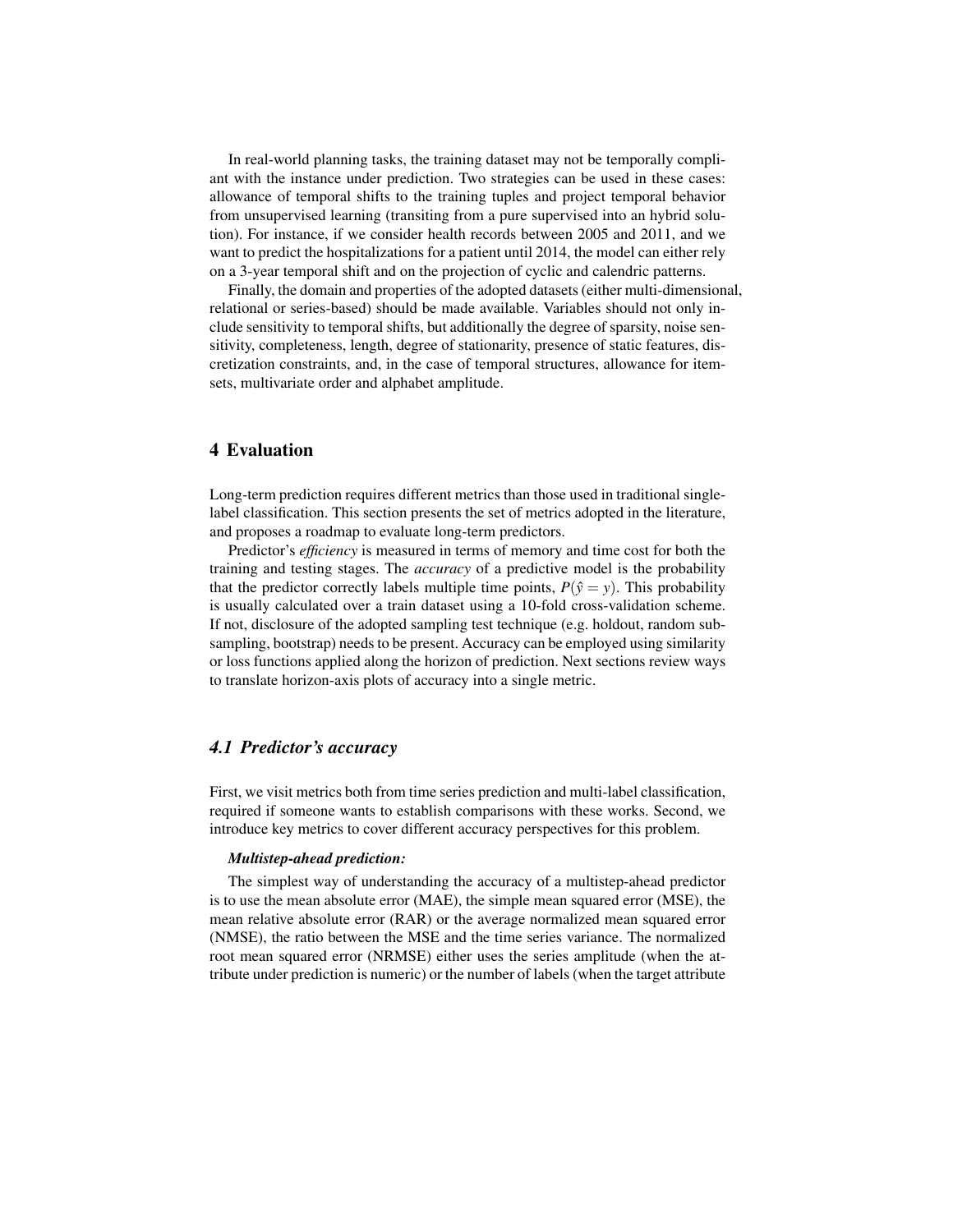is ordinal) to normalize the error. The accuracy is sometimes assessed through the symmetric mean absolute percentage of error (SMAPE) [8]. The average SMAPE over all time series under test is referred as SMAPE\*. Other less frequent metrics, as the average minus log predictive density (mLPD) or relative root mean squarederror (RRMSE), are only desired for very specific types of datasets and, therefore, are not consider.

In fact, every similarity function can be used to compute a normalized distance error. A detailed survey of similarity-measures is done in [21]. Euclidean-distance, similarly to SMAPE, is simple and competitive. Dynamic Time Warping treats misalignments, which is important when dealing with long horizons of prediction. Longest Common Subsequence deals with gap constraints. Pattern-based functions consider shifting and scaling in both temporal and amplitude axis. These similarity functions have the advantage of smoothing error accumulation, but the clear drawback of the computed accuracy to not be easily comparable with literature results.

$$
NMSE(y, \hat{y}) = \frac{\frac{1}{h} \sum_{i=1}^{h} (y_i - \hat{y}_i)^2}{\frac{1}{h-1} \sum_{i=1}^{h} (y_i - \hat{y})^2}
$$
  

$$
NRMSE(y, \hat{y}) = \frac{\sqrt{\frac{1}{h} \sum_{i=1}^{h} (y_i - \hat{y}_i)^2}}{y_{max} - y_{min}} \in [0, 1]
$$
  

$$
SMAPE(y, \hat{y}) = \frac{1}{h} \sum_{i=1}^{h} \frac{|y_i - \hat{y}_i|}{(y_i + \hat{y}_i)/2} \in [0, 1]
$$

To compute the predictor's accuracy, the multiple correlation coefficient  $R^2$  is adopted. Both the average and the harmonic mean (minimizing the problems of the simple mean) are here proposed. A threshold for a set of testing instances below 0.9 is consider non-acceptable in many domains.

$$
Acc_i(y, \hat{y}) = 1 - (NRMSE(y, \hat{y}) \lor SMAPE(y, \hat{y}))
$$
  
Accuracy= $\frac{1}{n} \sum_{j=1}^{n} Acc_i(y^j, \hat{y}^j) \lor n(\sum_{j=1}^{n} \frac{1}{Acc_i(y^j, \hat{y}^j)})^{-1}$ 

In sequence learning, additional accuracy metrics consider functions applied to subsequences. The simplest case is of boolean functions that verify the correct labeling of contiguous points. The variance of functions applied to subsets of contiguous periods is key if the performance of the predictor deteriorates heavily across the horizon of prediction. This metric, here referred as error accumulation, avoid the need of a visual comparison of accuracy across the horizon.

#### *Multi-label classification:*

Multi-label classification metrics are relevant to compare results when the class under multi-period prediction is nominal. Beyond the common intersection operator used to compute accuracy, additional functions can be adopted to differentiated costs for false positives and true negatives or to allow for XOR differences.

$$
Accuracy = \frac{1}{n} \sum_{j=1}^{n} \frac{|y^{j} \cap \hat{y}^{j}|}{|y^{j} \cup \hat{y}^{j}|} [53]
$$
  
*HammingLoss* =  $\frac{1}{n} \sum_{j=1}^{n} \frac{|y^{j} XOR \hat{y}^{j}|}{h} [53]$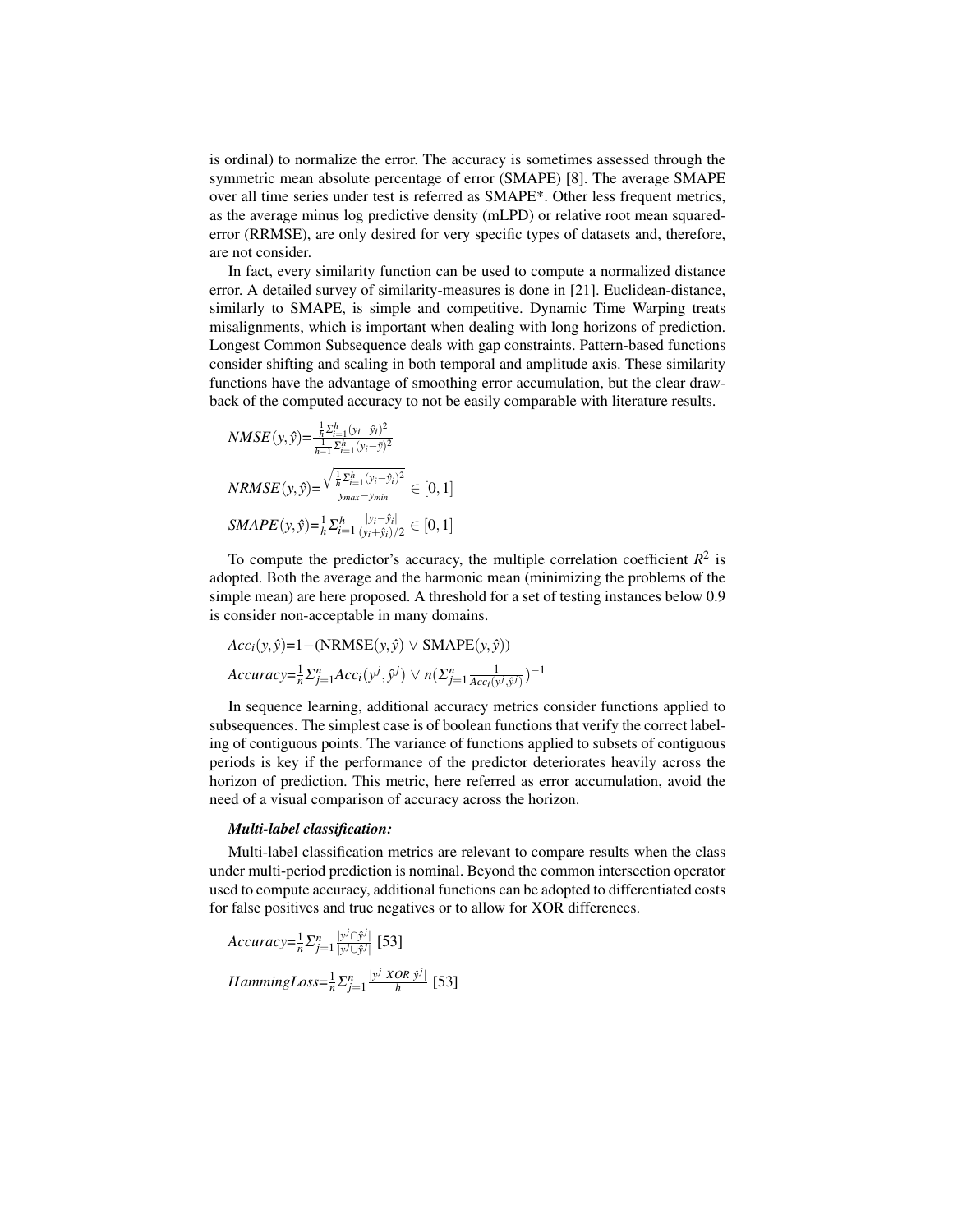#### *Target accuracy metrics:*

When the class for prediction is numeric or ordinal, the accuracy of the longterm predictor should follow one of the loss functions adopted in multistep-ahead prediction. Preferably, *NRMSE* and *SMAPE* if the goal is to compare with literature results. A similarity function that treats misalignments should be complementary applied for further understanding of the predictor's performance.

If the class for prediction is nominal, the accuracy should follow the adapted multi-label accuracy metric defined below, and be potentially complemented with other loss functions to deal with temporal labeling misalignments.

$$
Acc_i(y^j, \hat{y}^j) = \frac{1}{h} \sum_{i=1}^h |y_i^j \cap \hat{y}_i^j| \lor 1 - LossF(y^j, \hat{y}^j)
$$
  
Accuracy = 
$$
\frac{1}{m} \sum_{j=1}^m Acc_i \lor n(\sum_{j=1}^n \frac{1}{Acc_i(y^j, \hat{y}^j)})^{-1}
$$

Accuracy may not suffice to evaluate long-term predictors. Specificity, sensitivity and precision can be evaluated recurring to a 3-dimensional decision matrix, where, for instance, a mean metric can be applied to eliminate the temporal dimension.

In non-balanced datasets, as the target healthcare datasets, most of the considered instances are in a non-relevant category. For instance, critical patients are just a small subset of all instances. A system tuned to maximize accuracy can appear to perform well by simply deeming all instances non-relevant to all queries. In the given example a predictor that outputs zero hospitalizations for every patient may achieve a high accuracy rate. A deep understanding can be made by studying recall, fraction of correctly predicted instances that are relevant, and precision, the fraction of relevant instances that are correctly predicted. F-measure trades-off precision versus recall in a single metric. By default,  $\alpha = 1/2$ , the balanced F-measure, equally weights precision and recall.

To redefine these metrics, a boolean criteria *T* is required to decide whether an instance is of interest. For example, relevant patients have average yearly hospitalizations above 2. Table 2 presents the confusion matrix for the target predictors, from which a complementary set of metrics were retrieved.

|          | Relevant                                                     | Non-relevant                                                     |
|----------|--------------------------------------------------------------|------------------------------------------------------------------|
| Positive | $tp = \sum_{i=1}^{n} T(y) \wedge Acc(y, \hat{y}) \geq \beta$ | $fp = \sum_{i=1}^{n} (1-T(y)) \wedge Acc(y, \hat{y}) < \beta$    |
| Negative | fn= $\sum_{i=1}^n T(y) \wedge Acc(y, \hat{y}) < \beta$       | $tn = \sum_{i=1}^{n} (1-T(y)) \wedge Acc(y, \hat{y}) \geq \beta$ |

| Table 2: Confusion matrix for long-term predictors |  |
|----------------------------------------------------|--|
|----------------------------------------------------|--|

$$
Precision = \frac{tp}{tp + fp} = \frac{\sum_{j=1}^{n} (T(y^{j}) \land Acc(y^{j}, \hat{y}^{j}) \ge \beta)}{\sum_{j=1}^{n} (T(y^{j}) \land Acc(y^{j}, \hat{y}^{j}) \ge \beta) \lor (1 - T(y^{j}) \land Acc(y^{j}, \hat{y}^{j}) < \beta)}
$$
\n
$$
Recall = \frac{tp}{tp + fn} = \frac{\sum_{j=1}^{n} (T(y^{j}) \land Acc(y^{j}, \hat{y}^{j}) \ge \beta)}{\sum_{j=1}^{n} T(y^{j})}
$$
\n
$$
F_{Measure} = \frac{1}{\alpha \frac{1}{Precision} + (1 - \alpha) \frac{1}{Recall}}, \text{ where } \alpha \in [0, 1]
$$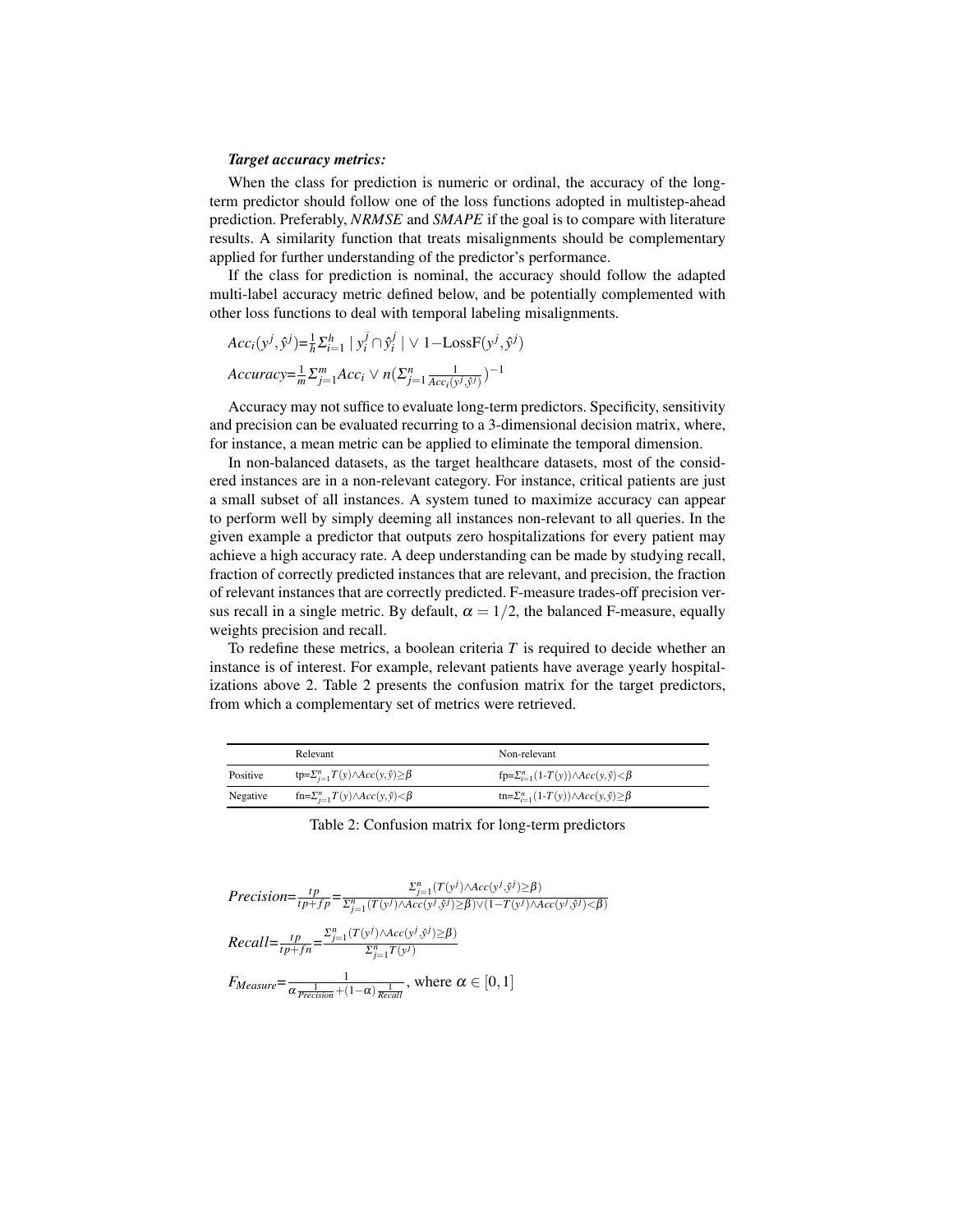$RoundAccuracy = \frac{tp+fp}{tp+tn+fp+fn} = \frac{1}{n} \sum_{j=1}^{n} (Acc(y^j, \hat{y}^j) \geq \beta)$ 

# *4.2 Other relevant metrics*

Predictor's *error accumulation*, the propagation of past prediction errors into future predictions, can be expressed by a bias-variance for squared loss functions [17].

Predictor *utility* defines the interestingness of long-term predictors based on usefulness, novelty and understandability metrics. Usefulness concerns the probability of an arbitrary instance to have their unlabeled multi-points classified according to a well-defined behavior. Novelty measures the contribution of a predictive model to increase the knowledge of the domain. Finally, understandability refers to the ability of retrieving knowledge from the learner. This work does not consider utility due to domain-driven multiplicity of usefulness and novelty criteria [1] and as consequence of the increasingly available methods to achieve high understandability [43].

Finally, *smoothness* metrics [17] evaluate the ability of the predictor avoid overfitting when noise fluctuations are present.

## 5 Related Research

Work on active research streams, illustrated in Fig.5, have presenting important results to constrain the solution space.



Fig. 3: Key areas for the definition of principles across different settings

# *5.1 Prediction approach*

A. Structural dependency. A decision axis is whether to consider or not dependencies among the periods under prediction. Conventional approaches follow a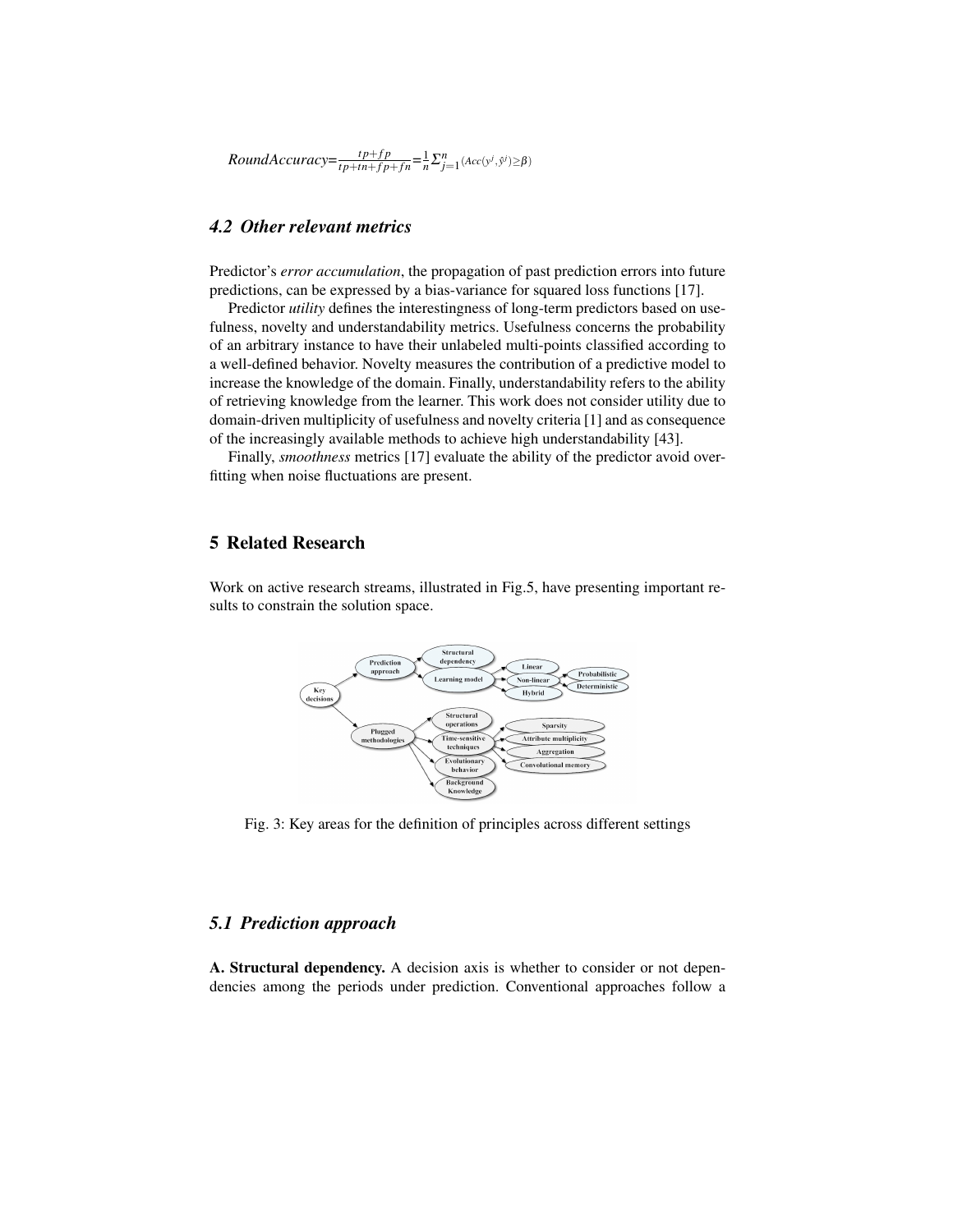multiple-input single-output mapping. In *iterated* methods [11][8], a *h*-step-ahead prediction problem is tackled by iterating, *h* times, the one-step-ahead predictor. Taking estimated values as inputs has an evident negative impact in error propagation [46]. *Direct* methods perform the *h*-step-ahead prediction by learning *h* models, each returning a direct forecast. Although not prone to error accumulation [46], they require higher functional complexity to model the stochastic dependencies between two non-similar series. Additionally, the fact that the *n* models are learned independently, prevents this approach from considering underlying dependencies among the predicted variables that may result in a biased learning [10]. In literature, successful *hybrids* that combine both approaches exist [47].

*Multiple-Input Multiple-Output* (MIMO) methods learn one model that preserves the stochastic dependencies for a reduced bias, although reduces the flexibility and variability of single-output approaches that may result in a new bias [10][8]. To avoid this, intermediate configurations can be set by decomposing the original task into  $k = h/s$  tasks, each output with size *s*, with  $s \in \{1, ..., n\}$ . This approach, *Multiple-Input Several Multiple-Outputs* (MISMO), trades off the property of preserving the stochastic dependency among future values with a greater flexibility of the predictor [52].

B. Learning model. Independently of the structural dependency choice, several learning paradigms exist. All of them, either implicitly or explicitly, model the multivariate conditional distribution *P*(*Y*|*A*).

Learners can either follow linear or non-linear predictive models. Linear models include simple, logistic or Poisson regression, as integrated recurrent autoregressions and feed-forward moving average mappings [34].

Non-linear long-term predictors can either define probabilistic or deterministic models. Most are adaptations of traditional classifiers using temporal sliding windows. Probabilistic predictors include (hidden) Markov models (HMM) [35], variable-memory Markov models [5], conditional random fields [30], and stochastic grammars [16]. Deterministic predictors include recurrent, time-delay and associate neural networks [25][31], multiple adaptive regression splines [36], regression and model trees [13][44], support vector machines (SVM) [15], and genetic solvers [18].

C. Plugged Methodologies. Significant performance improvements are triggered by plugged temporal methodologies that predictors may adopt [43].

C1. Structural operations. Suitable dataset representations, similarity-measures and time-partitioning strategies are required for a quick and flexible learning. Criteria for temporal partitioning include clustering, user-defined granularities, fuzzy characterization, split-based sequential-trees, domain-driven ontologies and symbolic interleaving [42][40][1].

C2. Time-sensitive techniques. Strategies to enhance the performance of long-term predictors for healthcare planning tasks are required to answer the introduced requirements. Techniques to deal with *data sparsity* have been proposed, for instance, in [38][27]. The goal is to avoid the exponential growth of the target data struc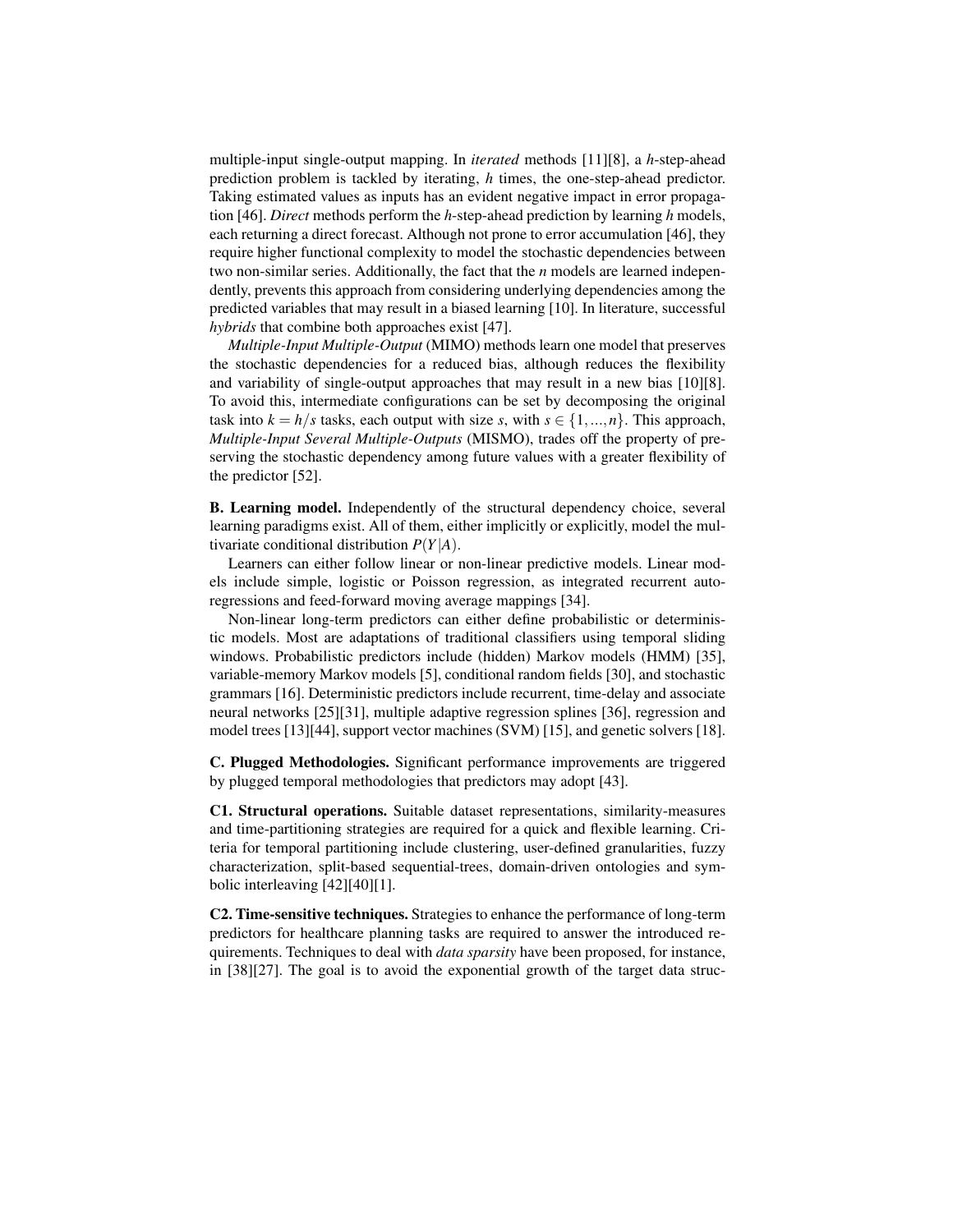tures and to correctly interpret empty time points. Time windows and feature-based descriptions have been proposed to deal with *temporal granularity*. [23] and [2] provide initial principles for hierarchical temporal zooming operations and calendars.

Techniques to deal with *data attributes multiplicity* have been addressed in multivariate response prediction research streams. The task is to predict a matrix of responses based for multivariate time series [14]. Due to the complexity of this task, existing solutions are linear vector auto-regressions [32]. Although multivariate responses are useful to assist the prediction of class-of-interest, content-temporal dependencies among the input attributes are not considered.

Finally, covariance functions to deal with *memory sampling*, following either a parametric or non-parametric approach for the selective retaining of decisive events have been proposed in [51]. Strategies, as binary or exponentially decaying weighted of an input function, set a trade-off between *depth* (how far memory goes) and *resolution* (degree of data preservation).

C3. Evolutionary behavior. The understanding of evolving behavior to balance the smoothing and overfitting problems of long-term predictors is still a youth research stream. Prediction rules, which specify a causal and temporal correlation between time points, have been used to assist prediction [43]. In [22], emerging or evolutionary patterns, patterns whose support increases significantly over time, are adopted.

C4. Background knowledge. Finally, background knowledge is increasingly claimed as a requirement for long-term prediction, as it guides the definition of time windows [42]; provides methods to bridge different time scales, to treat monitoring holes and to remove domain-specific noise [6]; defines criteria to prune the explosion of multiple-equivalent patterns [3]; and fosters the ability to incrementally improve results by refining the way domain-knowledge is represented [3]. A hierarchy of flexible content constraints, and of taxonomical and relational time relaxations is given in [1]. Further modeling of domain-driven temporal dynamics is required [2].

# *5.2 Related research streams*

Time series long-term prediction, sequence learning and multi-label classification are the research streams with major relevant contributions.

Long-term prediction. Although traditionally applied over time series, it can be extended to deal with time sequences.

In [17], a comparative study on the performance of iterated, direct and hybrid single-output approaches in terms of their error accumulation, smoothness of prediction, and learning difficulty is done. Selected literature have been provided different methods to define *s*-variable in MISMO approaches (as cross-validation for different values or as a function of the current query point). Experimental studies [52] show that the choice of *s* strongly varies according to the case, with s=1 (Direct method) and s=n (MIMO method) being good performers in less than 20% of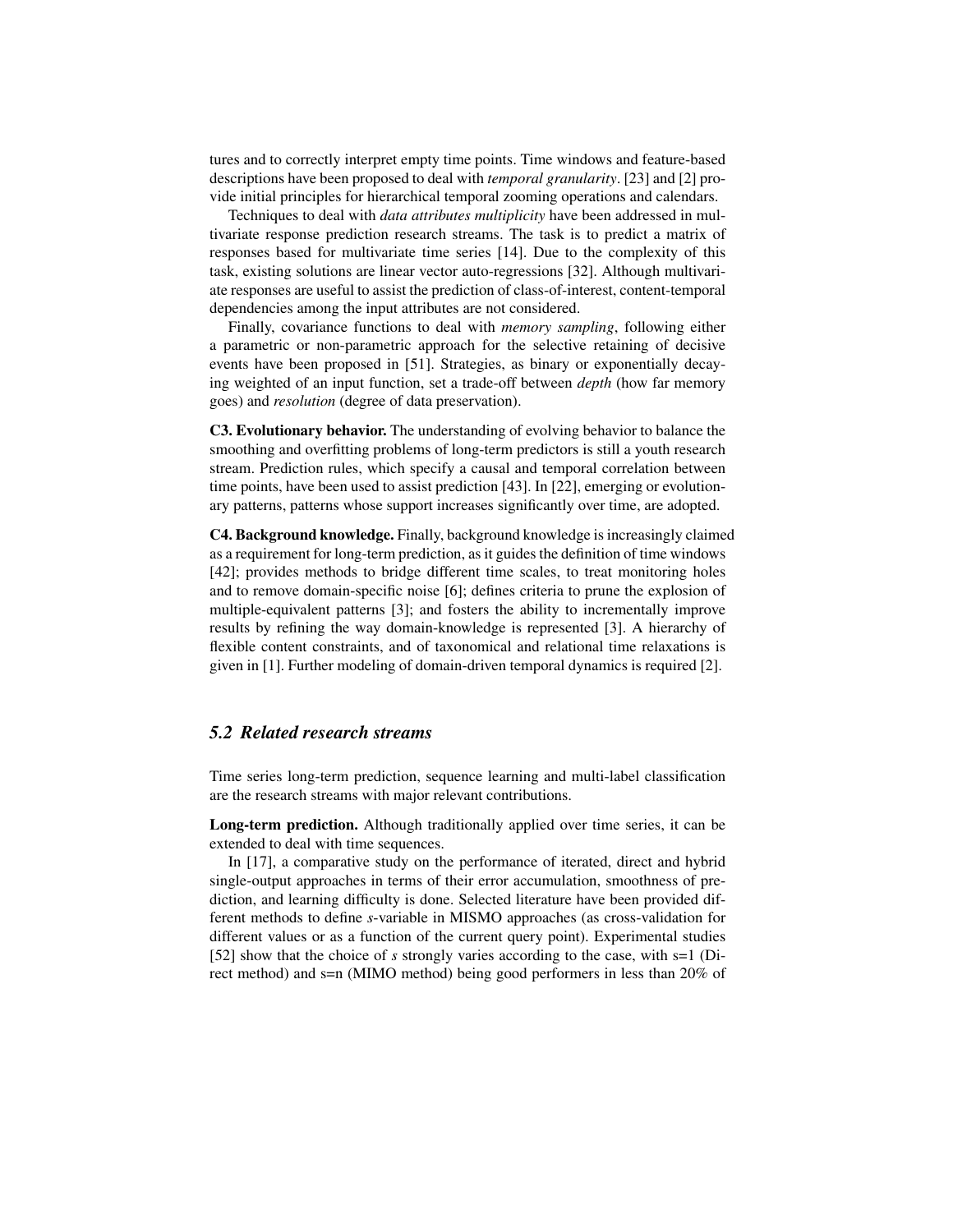the cases. Improvements have been achieved in case of a large horizon *h* by adopting time series operators as the total or partial autocorrelation in multiple-output approaches [52]. A comparison of five multi-step-ahead predictors is done in [8].

Linear AIRMA models have been applied to deal with non-stationarity by defining a separated model learning for each suitable temporal window assumed to be stationary. Alternatively, in [45], clustering is combined with linear function approximation. In [17], an hybrid HMM-regression is evaluated using different regression orders and predicting windows sizes. Regression trees [13] and model trees [44] are adapted decision trees, where each leaf stores a linear predictor.

Evaluation of three multiple-output neural network predictors (simple feedforward, modular feed-forward and Elman) is done in [9]. In [39] temporal convolution machines use Gaussian distributions to learn a class of multimodesl distributions over temporal data using three recurrent neural network variants. In [12], Bayesian learning is applied to deal with noisy and non-stationary series.

In [10], multiple-output approaches are extended with query-based criteria grounded on local learning. In [29], least-squares support-vector-machines (LS-SVM) are adopted with a local criteria for input selection, mutual information, to estimate dependencies according to Shanon entropy principle. In [46], k-nearest neighbors selection and noise estimation are additional criteria applied to select parameters to guide ARIMA and neural networks with encouraging results.

Sequence Learning. Sequence learning methods are adopted when the mining goal is sequence prediction, sequence recognition or sequential decision making [48]. The sequence recognition problem can be formulated as a prediction problem,  $\hat{y} = y$ where  $\hat{\mathbf{y}} = M(a_1, \dots, a_m)$ . In the field of sequential decision making, sequence elements represent system states and the goal is to compose actions, *Z*, to reach a specific state  $P(Z_{A\rightarrow Y}|AY)$  or to satisfy a goal  $P(Z_{G=true}|A)$  [48]. Only contributions to the sequence prediction problem will be considered. Although sequence prediction only considers the causal ordering of elements, it provides important principles to consider in the solution space.

Unsupervised and reinforcement learning techniques from machine learning have been applied to sequence prediction, although still not scalable for large data volumes. We will briefly cover these contributions as they define important principles to solve the introduced problem. Additionally, learning techniques as expectation maximization, gradient descendant, policy iteration, hierarchical structuring or grammar training can be transversally applied to different implementations [30].

First, *unsupervised learning* are required in long-term prediction to avoid a biased learning towards smoothing or overfitting, and to deal with temporally noncompliant instances. Motifs, calendric rules, episodes, containers and partiallyordered tones [1][43][40] may be patterns of interest to assist prediction. Different approaches for their use within predictors exits. In [37], patterns are translated into boolean features to guide SVMs and logistic regressions.

Second, *reinforcement learning* [50] with two major types of predictors: *inductive logic predictors* that learn symbolic knowledge from sequences in the form of expressive rules [33], and *evolutionary computing predictors* that use heuristic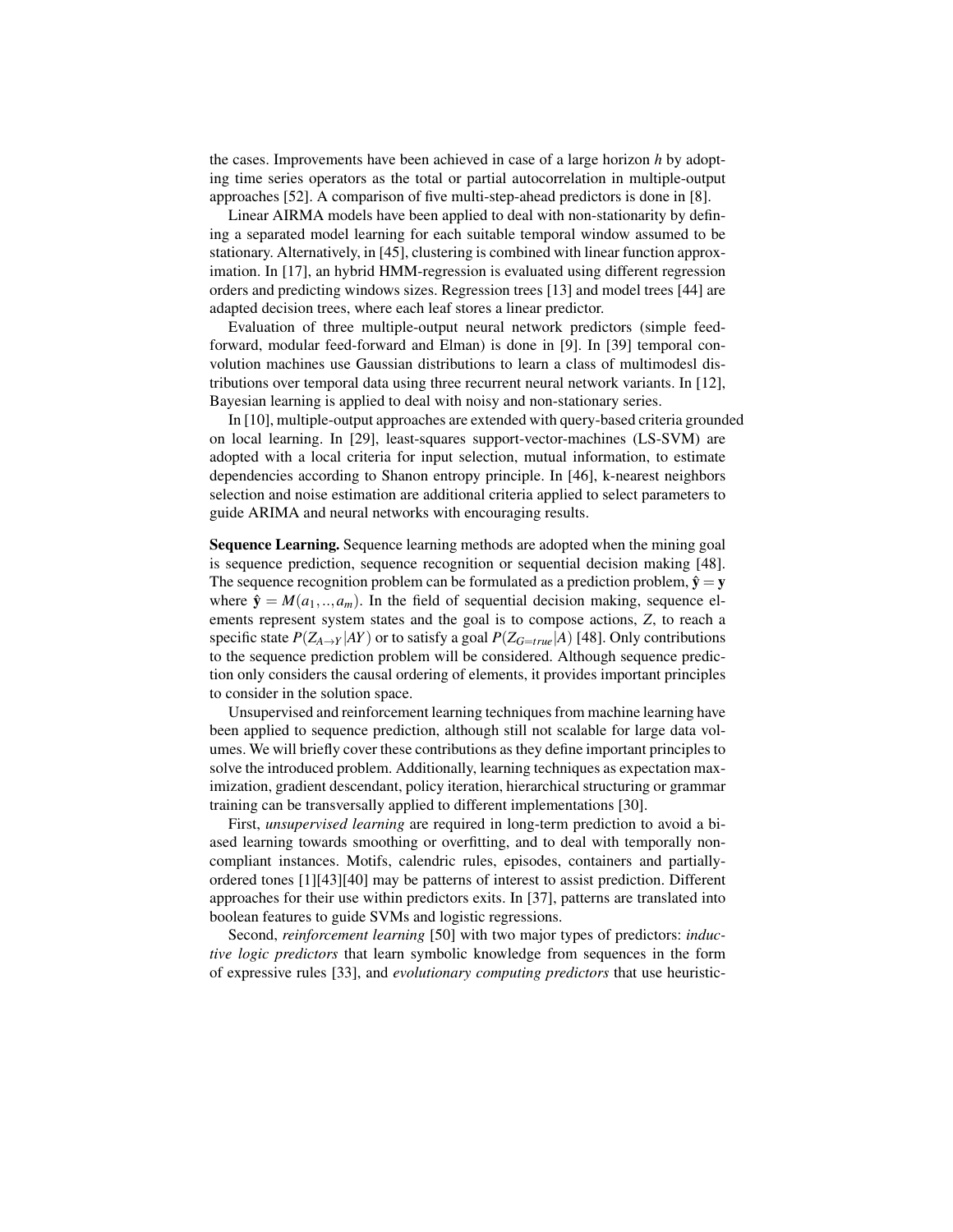search over probabilistic models of pattern likelihood [41]. Both methods are applied with temporal-difference methods [50]. These techniques are the preference when one is not interested in a specific temporal horizon, but rather in predicting the occurrence of a certain symbol or pattern. In [20], sequence-generating rule models are defined to constrain which symbol can appear. In [19], time series are discretized into feature vectors to train trees by varying parameters as the width of the sliding window, from which rules are retrieved and combined with logical operators.

A large spectrum of implementations are, in fact, hybrid predictors. Examples include the use of symbolic rules and evolutionary computation applied to neural networks [49]. Although formal rule-based languages obtained by induction can be used for long-term prediction, these methods have not been extensively applied due to inference complexity [43].

Multi-label Classification. In [53] an overview of simple and hierarchical multilabel classifiers is done. Multi-label learning provide basic principles to deal with the long-term classification of nominal classes. Five methods that transform the multi-label classification problem either into single-label classification or regression problems are introduced. A set of classifiers and predictors are adapted for multilabel data. Examples include a revised C4.5 with an adapted entropy calculation [53], a kNN lazy learner that includes label-ranking probabilities [28], an extended AdaBoost and a novel probabilistic generative model [24].

# 6 Discussion

This work formalizes the problem of long-term prediction over multi-dimensional structures. It discusses the novelty and relevance of the problem in real-world applications. Accuracy, error propagation, noise sensitivity and complementary metrics to deal with non-balanced datasets were pointed as critical and defined.

Limitations and potential contributions are detailed from the three related research streams – multistep-ahead prediction, sequence learning and multi-label classification. Attribute multiplicity, conditional-dependency, and occurrence-sparsity are key challenges to solve the target problem. Empirical contributions, in the form of principles assessing one or more of these challenges, are the required next steps to promote an efficient learning of accurate predictors.

# Acknowledgment

This work is supported by *Fundação para a Ciência e Tecnologia* under the project D2PM, PTDC/EIA-EIA/110074/2009, and the PhD grant SFRH/BD/75924/2011.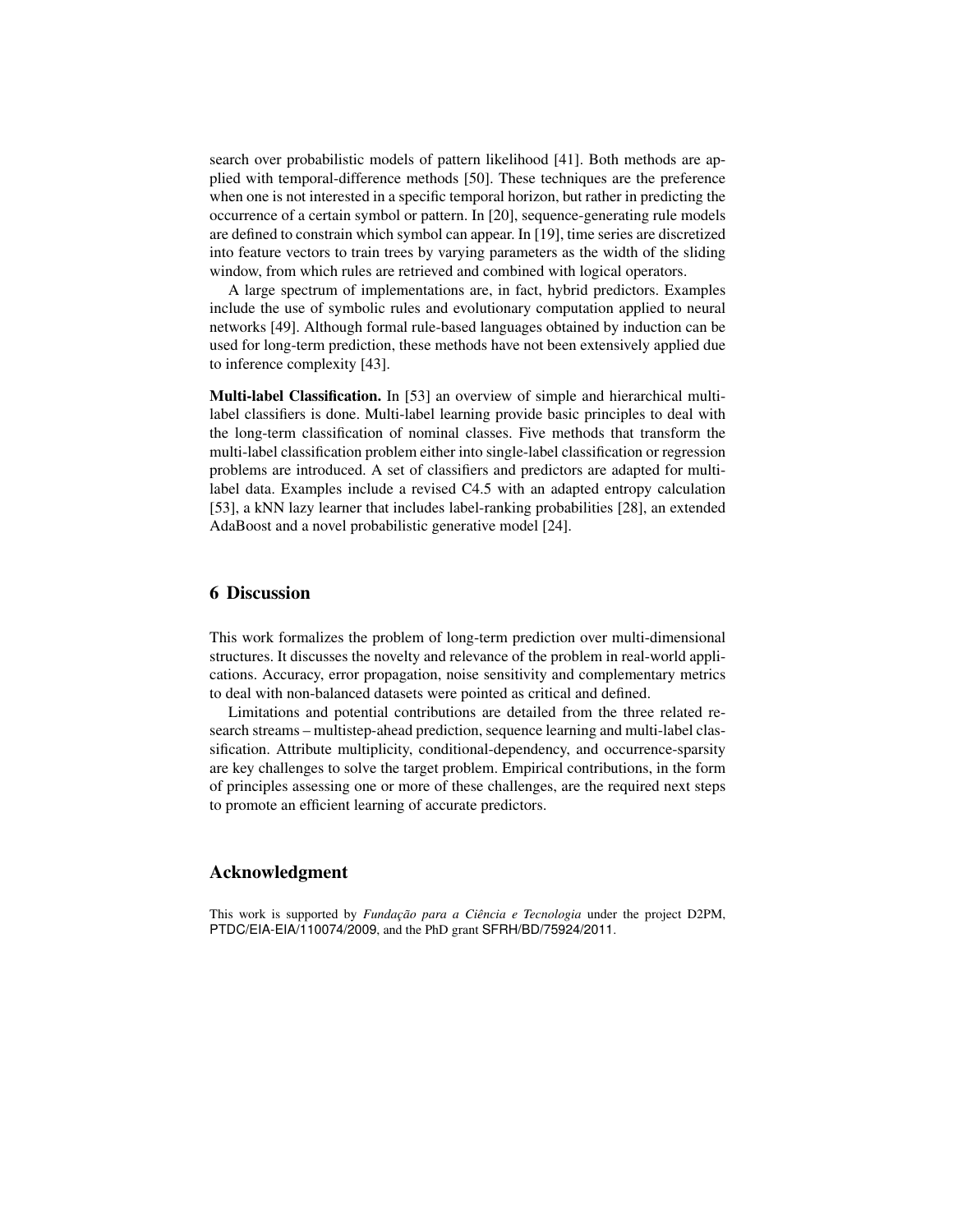### References

- 1. Antunes, C.: Pattern mining over nominal event sequences using constraint relaxations. Ph.D. thesis, Instituto Superior Tecnico (2005)
- 2. Antunes, C.: Temporal pattern mining using a time ontology. In: EPIA, pp. 23–34. Associação Portuguesa para a Inteligência Artificial (2007)
- 3. Antunes, C.: An ontology-based framework for mining patterns in the presence of background knowledge. In: ICAI, pp. 163–168. PTP, Beijing, China (2008)
- 4. Bacchus, F., Kabanza, F.: Using temporal logics to express search control knowledge for planning. A.I. 116, 123–191 (2000)
- 5. Begleiter, R., El-Yaniv, R., Yona, G.: On prediction using variable order markov models. J. Artif. Int. Res. 22, 385–421 (2004)
- 6. Bellazzi, R., Ferrazzi, F., Sacchi, L.: Predictive data mining in clinical medicine: a focus on selected methods and applications. Wiley Interdisc, DM and KD 1(5), 416–430 (2011)
- 7. Bellazzi, R., Zupan, B.: Predictive data mining in clinical medicine: Current issues and guidelines. IJ Medical Information 77(2), 81–97 (2008)
- 8. Ben Taieb, S., Sorjamaa, A., Bontempi, G.: Multiple-output modeling for multi-step-ahead time series forecasting. Neurocomput. 73, 1950–1957 (2010)
- 9. Bengio, S., Fessant, F., Collobert, D.: Use of modular architectures for time series prediction. Neural Proc. Lett. 3, 101–106 (1996)
- 10. Bontempi, G., Ben Taieb, S.: Conditionally dependent strategies for multiple-step-ahead prediction in local learning. Int. J. of Forecasting 27(2004), 689–699 (2011)
- 11. Bontempi, G., Birattari, M., Bersini, H.: Lazy learning for iterated time-series prediction. In: IW on A.B.B.T. for Nonlinear Modeling, pp. 62–68. Katholieke U.L., Leuven, Belgium (1998)
- 12. Brahim-Belhouari, S., Bermak, A.: Gaussian process for nonstationary time series prediction. Computational Statistics and Data Analysis 47(4), 705 – 712 (2004)
- 13. Breiman, L., Friedman, J.H., Olshen, R.A., Stone, C.J.: Classification and Regression Trees. Chapman & Hall, New York (1984)
- 14. Brown, P.J., Vannucci, M., Fearn, T.: Multivariate bayesian variable selection and prediction. Journal of the Royal Statistical Society 60(3), 627–641 (1998)
- 15. Burges, C.J.C.: A tutorial on support vector machines for pattern recognition. Data Min. Knowl. Discov. 2, 121–167 (1998)
- 16. Carrasco, R.C., Oncina, J.: Learning stochastic regular grammars by means of a state merging method. In: ICGI, *LNCS*, vol. 862, pp. 139–152. Springer (1994)
- 17. Cheng, H., Tan, P.N., Gao, J., Scripps, J.: Multistep-ahead time series prediction. In: Advances in Knowl. Disc. and DM, *LNCS*, vol. 3918, pp. 765–774. Springer Berlin, Heidelberg (2006)
- 18. Cortez, P., Rocha, M., Neves, J.: A Meta-Genetic Algorithm for Time Series Forecasting. In: Proc. of AIFTSA'01, EPIA'01, pp. 21–31. Porto, Portugal (2001)
- 19. Cotofrei, P., Stoffel, K.: First-order logic based formalism for temporal data mining. In: Foundations of Data Mining and knowledge Discovery, *Studies in Computational Intelligence*, vol. 6, pp. 185–210. Springer Berlin, Heidelberg (2005)
- 20. Dietterich, T.G., Michalski, R.S.: Discovering patterns in sequences of events. Artif. Intell. 25, 187–232 (1985)
- 21. Ding, H., Trajcevski, G., Scheuermann, P., Wang, X., Keogh, E.J.: Querying and mining of time series data: experimental comparison of representations and distance measures. Proceedings of the VLDB Endowment 1(2), 1542–1552 (2008)
- 22. Dong, G., Li, J.: Efficient mining of emerging patterns: discovering trends and differences. In: 5th ACM SIGKDD, KDD, pp. 43–52. ACM, NY, USA (1999)
- 23. Fang, Y., Koreisha, S.G.: Updating arma predictions for temporal aggregates. Journal of Forecasting 23(4), 275–296 (2004)
- 24. Freund, Y., Schapire, R.: A decision-theoretic generalization of on-line learning and an application to boosting. In: Proc. of the 2nd European Conf. on Comput. Learning Theory, pp. 23–37. Springer-Verlag, London, UK (1995)